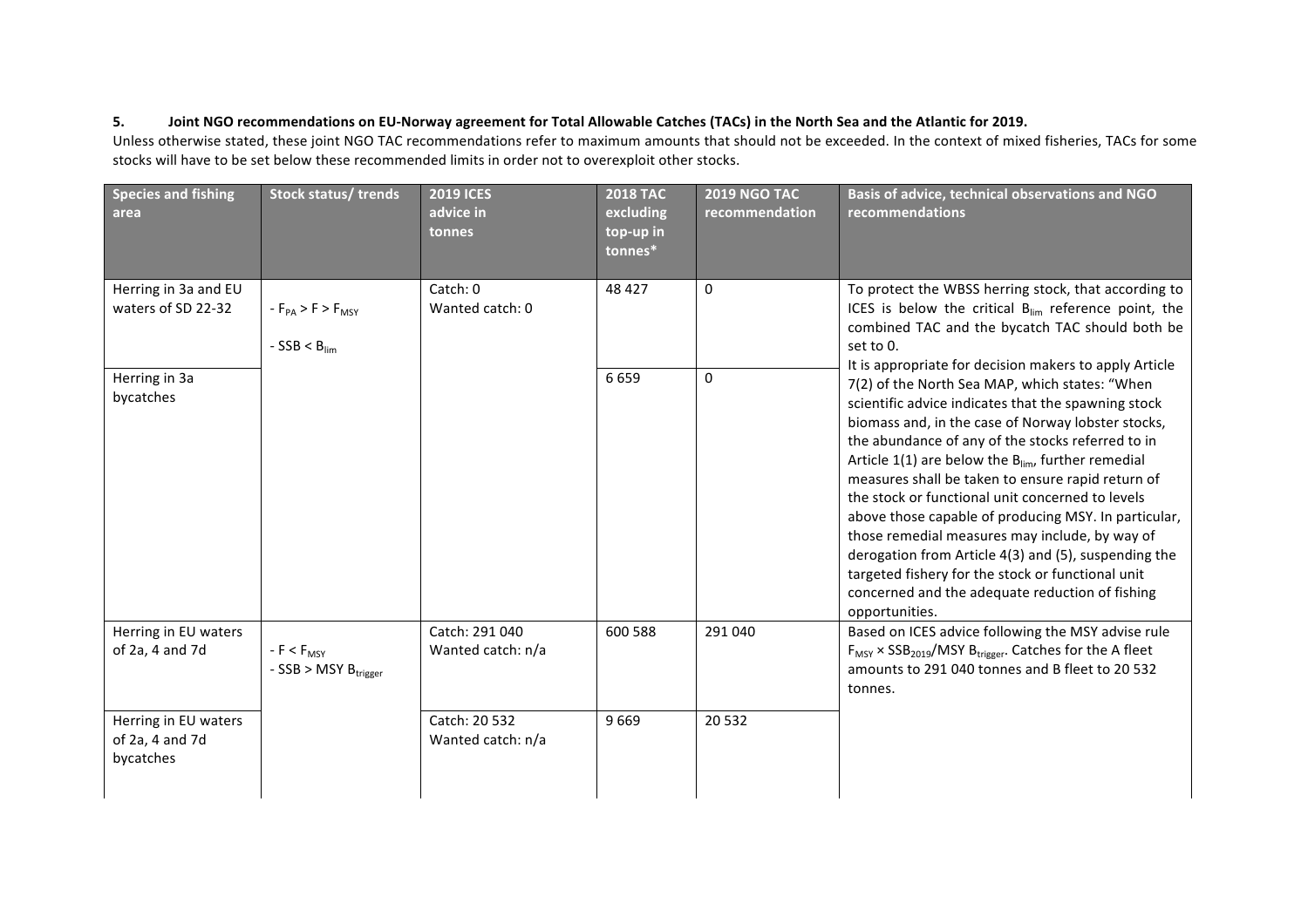| <b>Species and fishing</b><br>area       | Stock status/ trends                                                                                                    | <b>2019 ICES</b><br>advice in<br>tonnes         | <b>2018 TAC</b><br>excluding<br>top-up in<br>tonnes* | <b>2019 NGO TAC</b><br>recommendation | Basis of advice, technical observations and NGO<br>recommendations                                                                                                                                                                                  |
|------------------------------------------|-------------------------------------------------------------------------------------------------------------------------|-------------------------------------------------|------------------------------------------------------|---------------------------------------|-----------------------------------------------------------------------------------------------------------------------------------------------------------------------------------------------------------------------------------------------------|
| Cod in EU waters of<br>2a, 3a and 4      | $-F_{\text{lim}}$ > F > $F_{\text{PA}}$ > $F_{\text{MSY}}$<br>$-B_{lim} < SSB < MSY$<br>$\mathsf{B}_{\mathsf{trigger}}$ | Catch: 23 481<br>Wanted catch: 18 592           | 33 991                                               | 18 5 92                               | Based on ICES advice for wanted catches following<br>the MSY advice rule $F_{MSY} \times SSB_{2019} / MSY B_{trigger}$ .                                                                                                                            |
| Haddock in 3a & EU<br>waters of SD 22-32 | $-F_{PA}$ > $F$ > $F_{MSY}$<br>- SSB > MSY B <sub>trigger</sub>                                                         | Catch: 1781<br>Wanted catch: 1632               | 2 5 6 9                                              | 1632                                  | Based on ICES advice for wanted catches of F <sub>MSY</sub> .<br>Haddock catches in 6a were removed from ICES total<br>fishing opportunities advice.                                                                                                |
| Haddock in EU waters<br>of 2a and 4      |                                                                                                                         | Catch: 28 494<br>Wanted catch: 26 532           | 41767                                                | 26 5 32                               |                                                                                                                                                                                                                                                     |
| Whiting in 3a                            | - unknown<br>- low catches                                                                                              | Catch: 400<br>Wanted catch: 172                 | 1050                                                 | 172                                   | Based on ICES precautionary approach advice for<br>wanted catch in 2018 and 2019. Any additional TAC<br>for whiting to account for landings of unwanted<br>catch should only be allowed if there is full<br>documentation of catches by the fleets. |
| Whiting in EU waters<br>of 2a and 4      | $-F_{PA}$ > F > $F_{MSY}$<br>- SSB > MSY B <sub>trigger</sub>                                                           | Catch: 24 195 (with 7d)<br>Wanted catch: 17 191 | 13 602                                               | 17 191                                | Based on ICES advice of F <sub>MSY</sub> for human consumption<br>catch.                                                                                                                                                                            |
| Plaice in 3a                             | $-F < F_{MSY}$<br>$-SSB > B_{trigger}$                                                                                  | Catch: 16 782<br>Wanted catch: 10 946           | 14 800                                               | 10 946                                | Based on ICES advice of F <sub>MSY</sub> for total wanted catch.                                                                                                                                                                                    |
| Plaice in EU waters of<br>2a and 4       |                                                                                                                         | Catch: 125 435<br>Wanted catch: 81 818          | 110 623                                              | 81818                                 |                                                                                                                                                                                                                                                     |